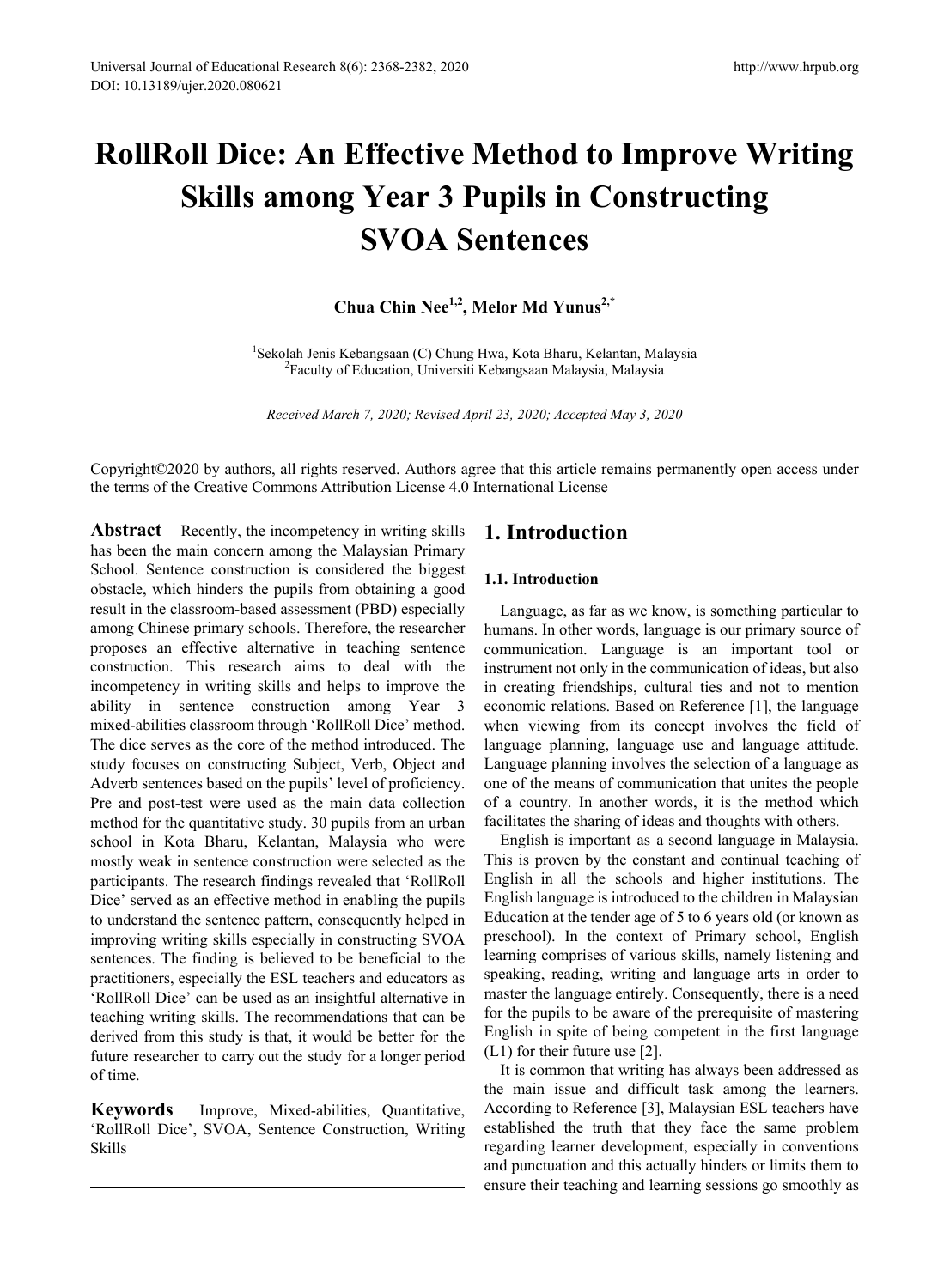how it was being planned. Therefore, pupils who are unable to express themselves in writing, indirectly indicate that they tend to fail in communicating with professors, employers, friends, or anyone else.

Writing is also important in language acquisition and learning. A pupil who is able to read or speak but unable to write will definitely confront with difficulties especially during examination. Typically, pupils express their feelings or some words they feel uncomfortable to tell better through writing. Learner who encounters writing problems may face challenges in more than one aspect of writing skill, namely the proper usage of grammar, conventions, punctuation, capitalization, spelling, and some basic and initiating aspects of writing [3].

#### **1.2. Background of the Research**

In order to inculcate the habit of learning English among the primary school pupils, various measures and alternatives have been introduced throughout the years for the learners to master English as second language. In Malaysia, the use of teaching aids in assisting and helping the pupils to learn English has been encouraged and implemented since years ago. The government has taken several measures and alternatives to overcome the issues of professional development in the teaching profession. Teachers are supplied with facilities and opportunities through several platforms for sharing references, ideas and experiences. The platform includes the in-service training which helps them to develop their own teaching materials [4]. This proves that the government are really looking into the education issue in our country and trying to enhance the quality of education in our country to make sure we are on par with international level.

Learning is a complicated process which involves several elementary factors such as the physical status, emotions, teacher's personality, the content of training, teaching space and not to mention teaching aids [5]. The use of teaching aids by the teacher in the classroom would be able to present the materials in cognitive structure to fit learners' needs. In addition, teaching aids also help to present abstract idea into solid and foreseeable content. It enhances the learners' imagination and helps them to transform their idea into real life experiences as well.

However, the importance of using teaching aids has slowly been neglecting in the normal language classroom. Perhaps, doing teaching aids is a burdening and time consuming task for teachers who are confronting with a thousand and one type of workloads nowadays. Most of the times, chalk and talk is a preferable method compared to promoting fun learning among the English native learners. As a result, the use of teaching aids are not fully introduced throughout Malaysian English classroom which further resulted in monotonous and boring lesson especially in teaching writing which requires a lot of understanding and patience. In order to cope with the monotonous and boring lesson in teaching writing

especially among the primary school pupils, teacher should be flexible in implementing and utilising teaching aids especially in introducing sentence pattern to the learners. Teaching aids are also believed to be able to help them to acquire the target language in a meaningful and purposeful manner. Hence, 'RollRoll Dice' could be one of the approaches which helps the learners to improve their ability in constructing simple Subject, Verb, Object and Compliment (SVOA) sentences on a daily basis.

# **1.3. Problem Statement**

Primary school teachers play an important role as a moderator (or catalyst) in the development of children through the teaching and learning process in the local classroom. In line with this view, the Ministry of Education has taken several approaches in implementing an education system towards a common goal and direction through several curriculum revamp such as The New Primary Schools Curriculum (KBSR) in 1983 and The Integrated Secondary Schools Curriculum (KBSM). The New Primary Schools Curriculum for English language teaching emphasized on the acquisition of the 3R's namely reading, writing and arithmetic. Besides, the implementation also focuses on mastering the four basic language skills such listening and speaking, reading and not to mention writing [6]. On par with this, the active participation from the learners is expected by the stakeholders especially the school administrators and teachers.

Apparently, although the pupils are required to undergo almost 12 years of learning English in school (6 years for both primary and secondary education), most of them still confronting with the issues of low proficiency level of English and the capability of them in using target language are still at stake. One of the possibilities that leads to the phenomenon above could be the way how English lesson is delivered in school. The way how teacher conveys the lesson would be one of the causes of why the learners fail to master the language efficiently, especially in applying their knowledge in writing skills. In Malaysia, drilling method is still widely used as one of the teaching methods by most of the English teachers. Reference [7] stated that English classrooms in Malaysia are still dominated by traditional teacher-centred approach and drills.

Reference [8] also further proposed that, in English teaching and learning, writing has been widely known as a critically essential skill as it is an overall skill which helps to improve vocabulary, grammar, thinking, planning, editing, revising and just to name a few. They also further opined that writing involves a lot of usage in grammar which requires a lot of practices from the learner. Most of the time, pupils tend to use their mother tongue when communicating with their family members and friends. They also use their mother tongue to converse with their peers. Hence, the chances of using English are lesser. This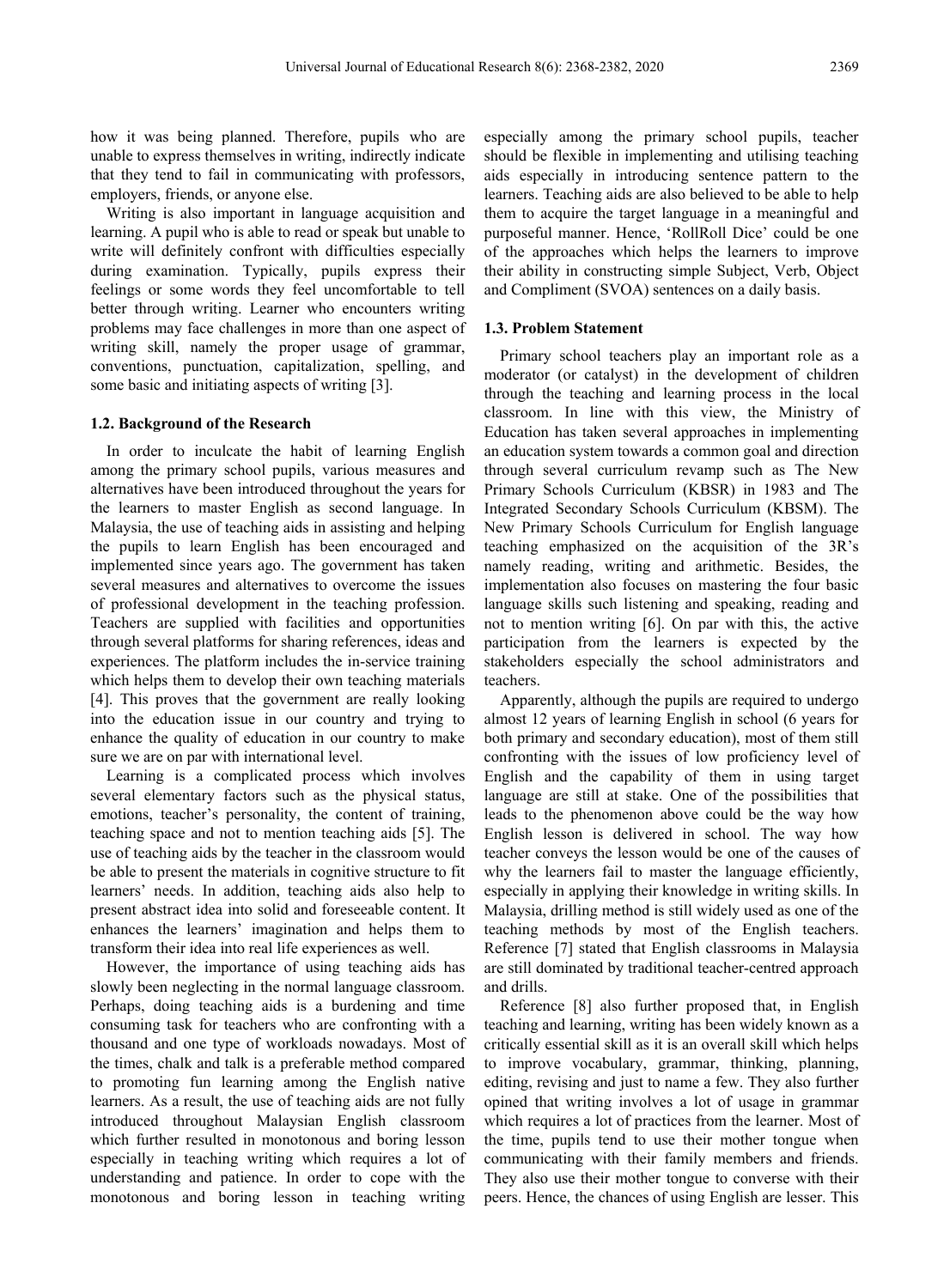resulted in poor writing performances because they lack of practices. However, this phenomenon is not obvious until it comes to examinations and consequently affects their writing performance to meet the target.

The truth is that the use of the conventional approach in delivering the lesson is no longer applicable to the y-generation learners nowadays. The y-generation who are exposed to digital technology would expect something fun, interesting and interactive activities in teaching and learning especially English as a Second Language. It was found that drilling method has become teachers' preference to teach writing, such as sentence construction or essay writing. As an educator, it is important to let the learner grasp and decide their idea on how to write, such as constructing a simple sentence, applying grammatical rules, punctuation, spelling and not to mention complementing the sentences. They are responsible for their own writing outcome. For instance, the pupils are provided with a mini handbook entitled 'We Love English' in the researcher's schools. The book has an embedded and compact note on grammar, synonyms, antonyms, verbs, phrasal verb, idioms and similes. Besides, examples are also given in the form of sentences. However, it does not seem to help the pupils acquire the target language meaningfully since the pupils do not know how to apply the knowledge on paper, except for those elite ones.

Unfortunately, most of pupils are still having difficulties in writing especially in the examination hall nowadays. Although several approaches and methodologies had been applied, all of them were in vain. The main contributing factor of this difficulty is the due to the lack of exposure towards English since most of them do not practise it at home. Based on a research done by Reference [9], they discovered that teachers tend to use their autonomy to make decision on what should happen in the classroom, without providing students the opportunity to voice out their views or ideas. In accordance to this, we could say that the learners are lack of motivation since they are not provided with a surrounding to learn and expose themselves towards more usage of English. This demotivated them to learn and practise English especially through writing. Most of the time, they refused to answer the questions when it comes to constructing sentences, and this can be proven through their behaviour and expression each time after writing task is assigned to them. Hence, they need some motivation to help them to be involved in the lesson. In this study, it was believed that the use of teaching aids (which referred to 'RollRoll Dice') and Total Physical Response would help to motivate their learning habits.

Besides, the researcher also further collected additional data on pupils writing performance through the formative test score obtained by the Year 3 pupils of the entire school during the end of the last year. As examination system was abolished among the lower primary pupils, the researcher had to categorise the pupils writing performance into several levels based on own perspectives. Based on the annual report, it was found that only 16.7% of the pupils were able to obtain excellent level in their Paper 2, which is also referring as the written paper. 34.4% of the pupils were at the average level. There were 56 out of 213 of them who did not pass the particular paper, which means that the rest of them were below average. This is quite an alarming scenario since they are going to be exposed to essay writing in the future. Besides, most of the teachers also agreed that the pupils were not familiar with the sentence pattern. This will consequently lead to poor writing performance in Year 4 later on.

In accordance to this, the learners also do not know how to construct simple SVOA sentences because they are unable to understand the meaning of the sentence. This phenomenon indicates that they do not understand the pattern or structure of the sentences and this indirectly demotivates them to write, needless to say constructing sentences. In this context, sentence pattern refers to the way how the sentences are put together [10]. English is different compared to the other languages because of its uniqueness of arranging the words in its pattern in order to form the meaning. Reference [10] also further argued that the learners would be able to understand the words by understanding the patterns. As a result, it is vital for a learner to master how to differentiate the sentence pattern prior attempting to write.

#### **1.4. Purpose of the Study**

In general, the purpose of this study was to discover the effectiveness of 'RollRoll Dice' in improving pupils' ability in constructing simple SVOA sentence in simple present tense especially among the Primary Year 3 (mixed-abilities) pupils. The study also aimed to prove that the use of 'RollRoll Dice' would be able to get the learners familiarise with sentence pattern and further helped to improve their ability in constructing SVOA sentences. This helps to support and provide the teachers in designing fun learning activities and also implement the use of teaching aids in their lesson especially when it comes to writing lesson. Besides, it would be helpful for some of the non-optionist English teachers to obtain some novelty ideas in teaching writing in order to allow the learners acquire language in a more meaningful experience. On par with the aims stated above, the answer will be sought to reciprocate the research questions below:

- Does the use of 'RollRoll Dice' help to improve pupils' ability on constructing SVOA sentences?
- Does 'RollRoll Dice' serve as an effective method in helping pupils to construct simple SVOA sentences?

# **2. Literature Review**

#### **2.1. Writing Issues among the Primary School Pupils**

The primary source of communication is language.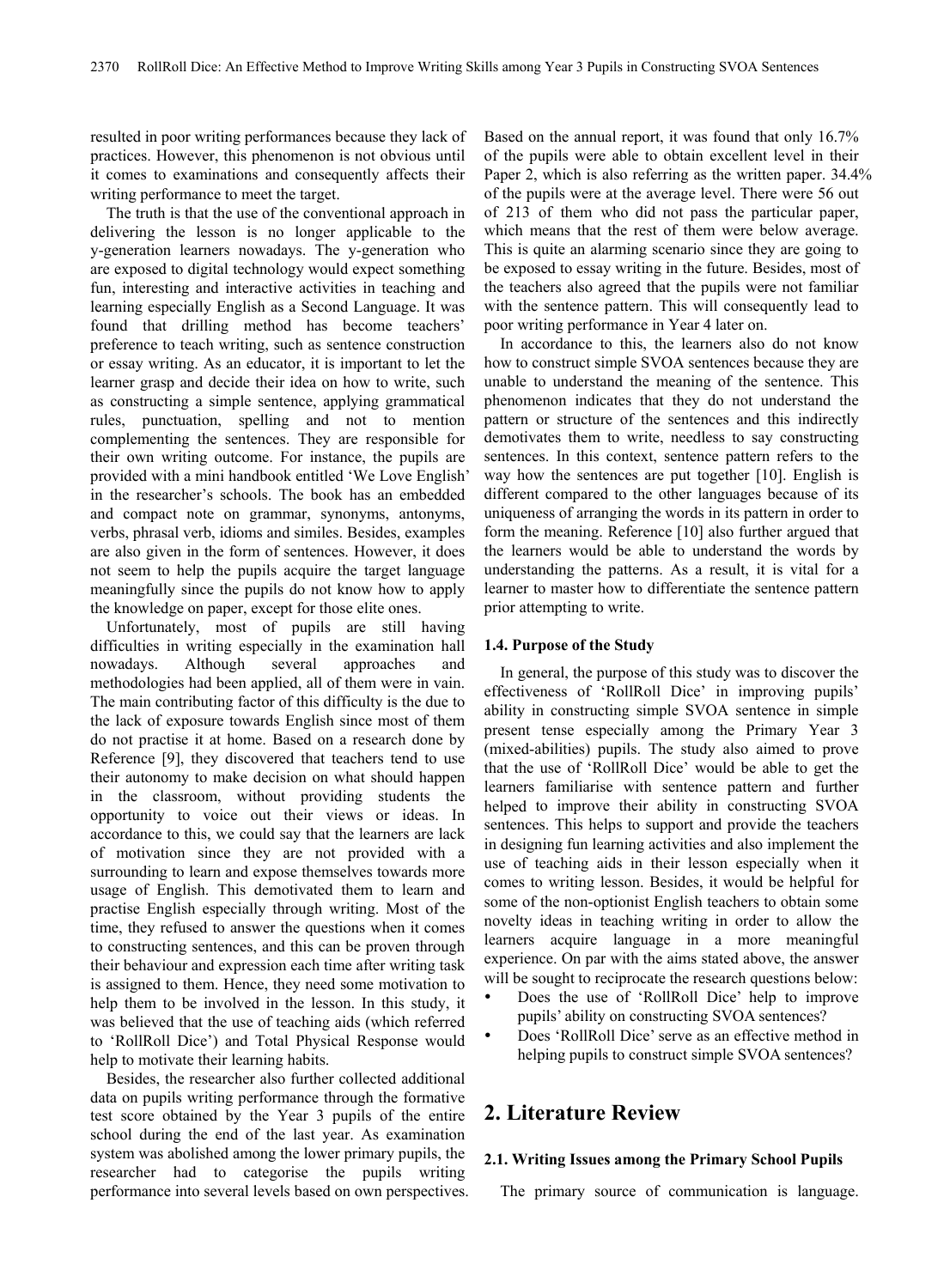Human use language as a technique to share their ideas and thoughts with others [13]. It is undeniable that English plays a vital role in this millennium era of globalisation. Writing is vital because English is widely used when one wishes to pursue higher education and work in a particular country [8]. Pupils who are unable to express themselves in writing indirectly indicate that they tend to fail in communicating with professors, employers, friends, or anyone else. Writing is also important in language acquisition and learning. Typically, pupils express their feelings or some words they feel uncomfortable to tell through writing. This could be explained when pupil who is able to read or speak but unable to write will definitely confront with difficulties especially during examination. Hence, the proper use of grammar, conventions, punctuation, capitalization, spelling, and some of the basic and initiating aspects of writing would be some of the difficulties that might be confronted by the individuals with writing problems [3]. Consequently, it hinders them from achieving a good academic result in the examination.

In Malaysia, the enactment of the English language as the second national language in Malaysia has undergone a lot of revolution may it be at the primary, secondary school level and also at tertiary education level [14]. In today's competent and challenging world, teachers are confronting with a variety of problems and limitations especially in Teaching English as a Second Language among primary school pupils [15]. This includes developing the ability of reading and speaking, vocabulary, understanding spoken English language and not to mention developing written ability of the learners. In order to facilitate a positive learning atmosphere among the learners, teachers play an important role in discovering alternatives and motivate them to continue learning the language as well as reinforce the core knowledge for the pupils to acquire and communicate effectively in learning English. Writing occupies the most part in learning English since it requires pupils to write and describe their inner thoughts. Also, writing serves as one of the ways in evaluating how far the pupils have applied the knowledge obtained throughout the teaching and learning process. Hence, it was proposed that having good writing skills are vital to ensure a positive passing of university assignments for the learner [16].

To date, there are four main language skills to be focused in the Malaysian typical ESL classroom, namely Listening and Speaking, Reading, Writing and Language Arts. In the current curriculum aligned with CEFR, listening and speaking skills have even been separated into two different skills. Apparently, writing has always been the demanding assignment especially for the English Language Teaching expertise. Lim, Yunus & Embi [8] proposed that since communication can be done through several ways other than orally, writing serves as an essential and mandatory skill especially in learning English as a second language. Hence, writing serves as

one of the important skills to be taught in class in order to prepare the learners for further higher learning education. Besides, it also gives the learners confidence to confront the real world outside the classroom [17].

There are a few writing models that can be followed, however process and product writing would be the most common models that are widely used in teaching and learning of ESL practitioners these days. The essential elements that should be taken into consideration when a teacher selects the writing models for both process and product-related models are not only the relationship between the learning and development, but also between writing and making sense [18]. A meaningful sentence which makes sense is able to make the readers understand the message well. Typically, most pupils can talk and speak fluently in English, but when it comes to writing, not many of them can truly write well.

Writing skills play the role as vital components of literacy; pupils are required to be skillful and well-trained to be actively involved in the future literate society [12]. Reference [11] suggested that writing comprises of several procedures, beginning from pre-writing, then while writing, and lastly post activities. All in all, it is believed that writing stimulates the one's creativity, understanding and also imagination. Then, thinking process which involves brain process takes place during writing. Based on Reference [19], vocabulary, grammar, and ability in constructing good sentences are prerequisites needed by a learner to create a good piece of writing. For instance, the writer is required to organise their idea accordingly and put their thoughts into words creatively when they attempt to write [19].

#### **2.2. The Importance of Basic Grammar**

In this era of globalisation, spoken language has been part and parcel of our lives. We use spoken language every single day to communicate and convey ideas, thoughts, and emotions with those around us. No doubt most of us can communicate smoothly, but sometimes we may not be really good in written language. In accordance to this, grammar would be the main contributing factor towards pupils' writing ability. For instance, the pupils tend to mix up the usage of 'is' and 'are'. Hence, the sentences that they construct would be partially wrong and meaningless. This happens when they are not aware of when to use singular and plural verb.

People who talk in the similar language are able to exchange ideas because they instinctively understand the grammar rule of that language which is also referred as the rules of comprehending meaning [20]. Hence, pupils who are originally English native speakers have already understood how to apply grammar in their writing. Whereas some of the pupils are confronting with difficulties in recognising the sounds, needless to say the meanings, and the different ways of putting words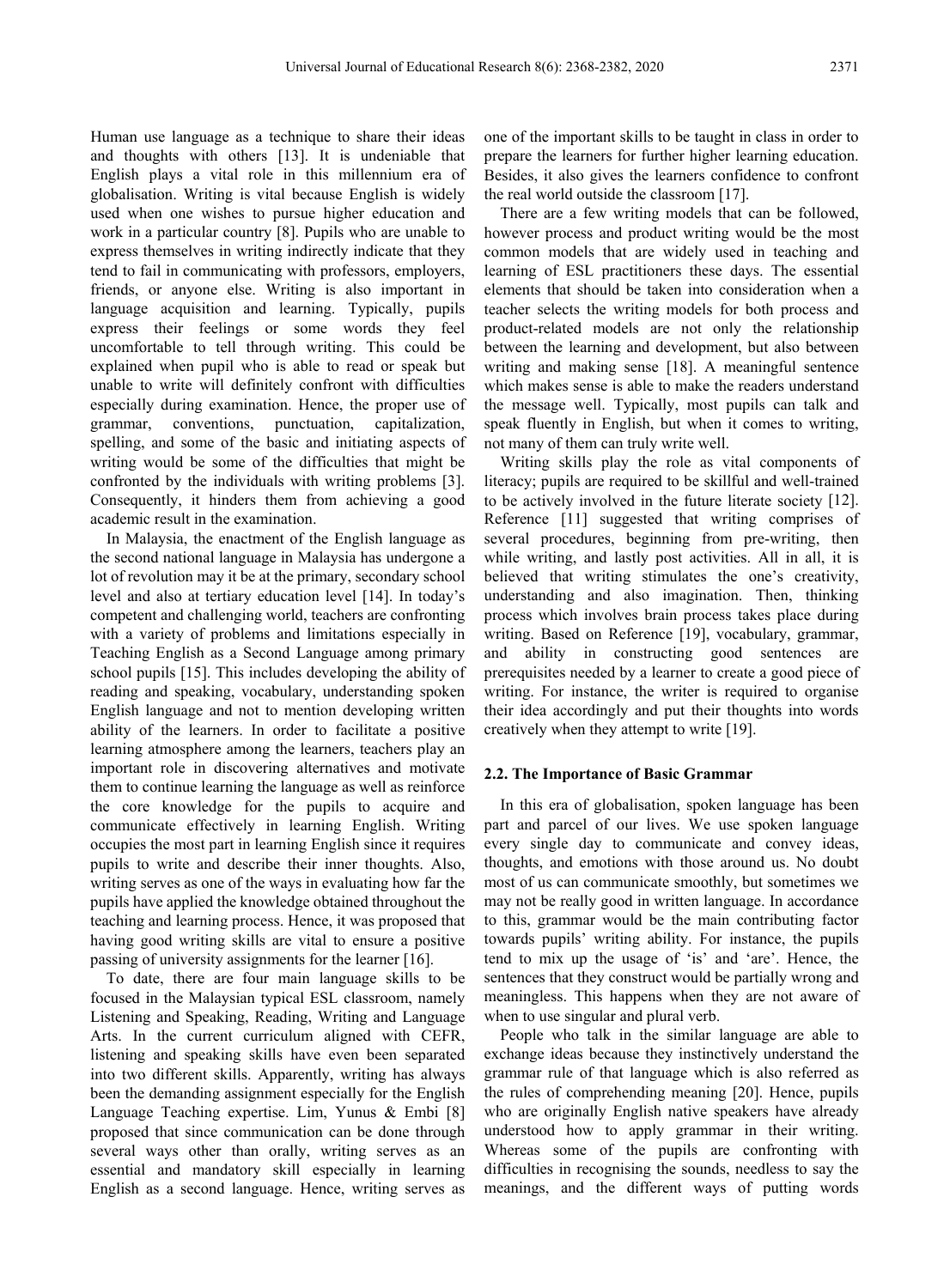together in order to construct meaningful sentences.

In Malaysia, the pupils are required to undergo Primary School Achievement Test or also known as 'Ujian Pencapaian Sekolah Rendah' (UPSR) by the end of their six years primary schooling. However, due to the writing component, English has been one of the killer subjects among the candidates. This is further supported by [8] saying that in the teaching and learning of English as a Second Language (ESL), writing has been commonly considered as a vital skill as it serves as a thorough skill that reinforces components in it such as vocabulary, grammar, thinking, planning, editing, revising and just to name a few. As a result of the weak mastery in grammar and also vocabularies, it then leads to lack of interest in learning English. Hence, they also refuse to learn and to read all sorts of English materials. Consequently, they would refuse to write as well.

# **3. Methodology**

## **3.1. Research Design**

Based on the objectives of the study mentioned earlier, the research design of this study would be quantitative in nature. Therefore, an action research consisted of control and experimental group pupils were involved in the study. The researcher also utilised pre and post-test to evaluate the effectiveness of 'RollRoll Dice' method in improving the pupils' ability in constructing sentences. Kurt Lewin's model of action research (1946) was adapted. The model included four phases which include the planning stage, the acting stage, the observation stage and the reflecting stage. Lewin's action research model is a method which the researcher intervenes after the research problem is identified.

#### **3.2. Research Samples and Participants**

The ideal population of this study encompassed the Malaysian's primary school pupils only. This study was carried out in a Chinese primary school in Kota Bharu. The school is located in urban area which is fully equipped with the facilities of ICT, including Yes, FROG VLE, e-board and just to name a few. 30 pupils from Primary Year 3 were selected as the participants of the study. They were from a mixed-abilities class. Moreover, 30 pupils from another mixed-abilities class were also selected as the control group. The pupils from the control group did not undergo the 'RollRoll Dice' method. They served as the group for comparison purpose only. The reasons of grouping them this way was to investigate the effectiveness and impacts of 'RollRoll Dice' in helping them to construct SVOA sentences between both groups.

In addition, the research sample was also selected based on the Classroom-based assessment. It was found that in

one of the past year's assessments, there were 13.7% of them who failed in their English Paper 1 (which represents the Comprehension Paper). However, there were 28.5% of them who failed in scoring their English Paper 2 (which represent the Composition Paper). This was quite worrying since they would be having difficulties in writing essay as they grow up. Based on the school's English Panel report, it was reported that 27.6% of them managed to score A in Paper 1. On the other hand, there were only 11.7% of them who managed to score A when it came to Paper 2. Due to the examination system being abolished by the Ministry of Malaysia Education, the researcher was not able to get the recent result obtained by the Year 3 pupils. However, the researcher managed to acquire the latest result from the head panel and some of the analyses were also made from the Classroom-based assessment which is still implementing nowadays.

## **3.3. Instruments**

There are three main instruments used in the entire study to collect the data throughout the study, namely the pre and post-test which were answered by the participants and questionnaires that were distributed to the participants after the study had been carried out. Moreover, the researcher also carried out interview sessions to collect some detailed data that were intended to be discovered in the particular field.

#### **3.4. Data Collection Procedures**

First, a brief test on sentence construction was carried out among the target groups to gauge the level of the participants in the particular field that is going to be studied. After selecting the ideal participants, the researcher introduced 'RollRoll Dice' and guided them on how to make the dice based on the layout given. The pupils were required to label the dice based on the clues provided in the pictures. The participants have to roll the dice until they obtained the right outcome as describe in the pictures.

However, in the following practices, the participants were encouraged to label the dice using their own favorite words (in SVOA sentence pattern). The pupils were required to roll the dice 4 times in a row and then jot down the outcomes of the dice by writing it in a sentence form. During the end of the study, the researcher carried out the post-test with both groups again. However, the content to be tested was exactly same as the one they answered before the study is carried out. This was to study the effectiveness and impact of 'RollRoll Dice' method in improving the pupils' ability in constructing sentences. The researcher then collected all the worksheets to keep track on the participants' development throughout the study. The whole process of the study took approximately three months from the preliminary data collection to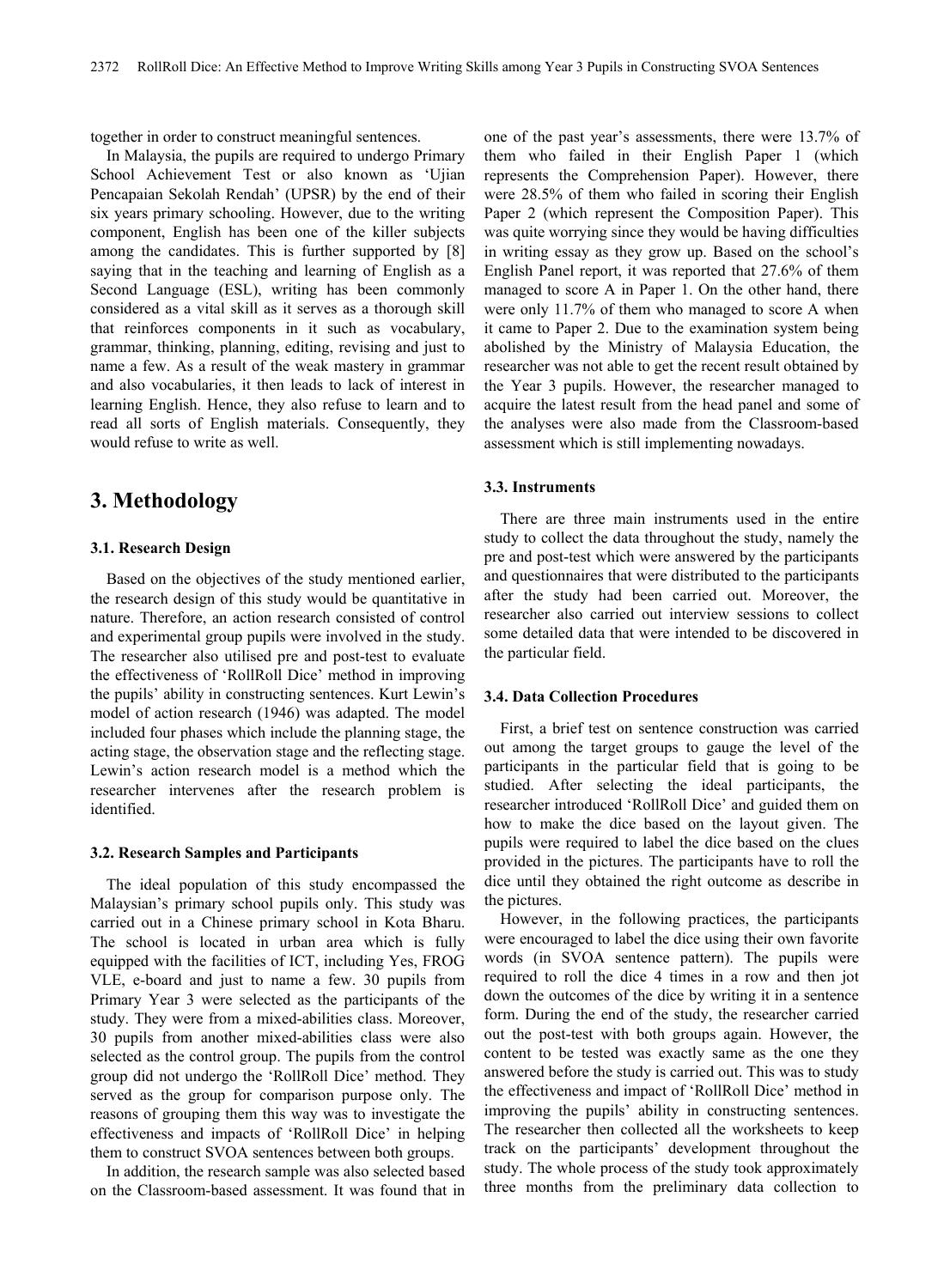implementation and then finally the evaluation which post-test was carried out.

In this study, the questionnaires were distributed to participants after the study to collect the data about the participants' perceptions towards learning writing through 'RollRoll Dice' method. The scales that were applied frequently in medical education research are the Likert-type scales [21]. Likert-type scale assumes that the strength/intensity of experience is linear, i.e. on a continuum from strongly agree to strongly disagree, and makes the assumption that attitudes can be measured [22]. Referring to Table 1, the Likert scale ranging from 1 to 5 (1- Strongly disagree, 2- Disagree, 3- Acceptable, 4-Agree and 5- Strongly agree) was used in identifying their perceptions.

**Table 1.** Likert Four-Point Scale Range Interpretation

| <b>POINT</b> | <b>SCALE RANGE</b> | <b>EXPLANATION</b>       |
|--------------|--------------------|--------------------------|
|              | $4.00 - 3.00$      | <b>Strongly Agree</b>    |
|              | $2.99 - 2.00$      | Agree                    |
|              | $1.99 - 1.00$      | Disagree                 |
|              | $1.00 - 0.99$      | <b>Strongly Disagree</b> |

A survey questionnaire developed by the researcher was used as the main tools to gather data on the pupils' perception on the use of 'RollRoll Dice' method in improving the writing skills among the pupils. The questionnaire was proofread by three optionist teachers (Teaching English as Second Language) before distributing them to the participants. The pupils were given a single English period (a duration of 30 minutes) to answer the questionnaires on printed paper. The items in questionnaire were explained one by one in order to cater for the needs of some pupils who are not proficient in English. The survey questionnaires were then collected on the spot right after the particular lesson and the data gathered was further analysed by the researcher in order to answer the research questions.

# **4. Findings and Discussions**

First and foremost, the findings in this study were mostly obtained through the pre and post-test for both control and experimental groups. The question in pre and post-test was designed based on their level and also on par with the recent CEFR curriculum. Next, the pupils were required to complete a questionnaire which was designed by the researcher after the entire study was done. Moreover, short interviews session were conducted among the experimental group. The interview aimed to discover in depth the view of pupils before and after experiencing the 'RollRoll Dice' of the study. The main findings of the study would be further explained and discussed in detailed under this section.

#### **4.1. Main Findings of the Study**

Generally, the study has proven that the use of 'Roll Roll Dice' was able to improve the pupils' ability in constructing sentences especially among the pupils who have lower performance in writing SVOA sentences. Writing skill is considered as one of the main factors in hindering pupils from achieving satisfactory result in the examination. Typically, most of the pupils in SJKC (Chinese Primary School) can only write provided that the guidance is directly given to them. As a result, they tend to rely on the teachers' guidance or answers. However, when it comes to examination, they would be panic and feel uneasy since the teachers would not be there to provide any clues or guidance. Hence, this has affected their confidence to write on the paper.

After the pre-test was carried out among both groups, it was found that most of the pupils were confronting with difficulties especially in constructing SVOA sentences. Most of them were able to write simple sentences, however their sentences did not have the proper sentence structure. They just wrote whatever they want to write. For instance, their first sentence could be in the form of Subject, Verb and Object (SVO) but their second sentence could be in the form of Subject, Verb and Adverb (SVA), provided that clear instruction was given by the researcher. Moreover, many of them did not manage to write five sentences based on the pictures. Consequently, both groups did not show an ideal performance and ability in constructing sentences but surprisingly the control group achieved slightly better performance compared to the experimental group. The result would be further presented and tabulated below.

The post-test was carried out among both groups right after the intervention. In order to ensure the validity of the entire study, the questions given in the post-test was totally same as the pre-test that they had taken before. As expected, the pupils from experimental groups showed a great improvement compared to the result they obtained in the pre-test. Since they were from mixed-abilities classroom, the researcher no longer provided guidance for the elite pupils. However, guidance was still given to those who have lower proficiency in English.

It was also observed that most of the pupils were motivated and confident to write on the paper. The weaker pupils would try their best to divide the lines into four columns (representing SVOA) before they started to write. The result proven that 'RollRoll Dice' has improved the pupils' ability not only in writing but also in constructing SVOA sentences, which will then help to speed up their learning process in Year 4. On the contrary, the control group did not show a lot of improvements in their post-test. It was discovered that some of their sentences still did not make any sense at all. The control group was believed to undergo the traditional 'Chalk and Talk' teaching method. The result would be further discussed below.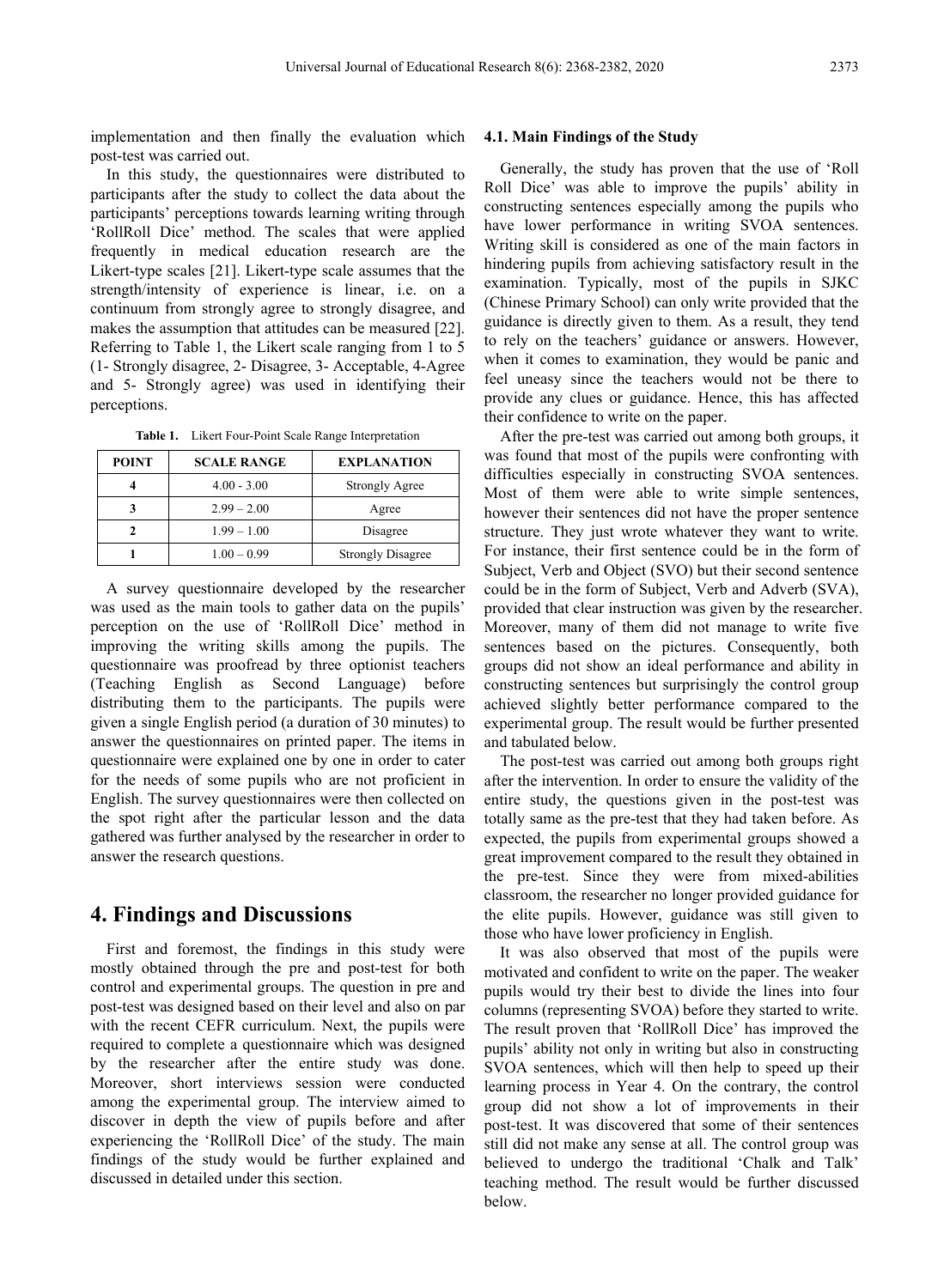#### **4.2. Findings and Discussions**

As mentioned earlier, the study was carried out with the aim to improve the ability to construct simple SVOA sentences among the pupils. Hence, the reports of the findings would focus mainly on the pupils' performance before and after the test, followed by questionnaires and also interview sessions. The difference between the score obtained by the pupils during the pre and post-test served as the main focus for the entire study. The pupils would be given 3 marks as the full mark for each sentence that they managed to construct. The total marks for both tests are 15 marks respectively.

| Table 2. |  |  |  | The Mode, Median and Mean for Pre and Post-test |
|----------|--|--|--|-------------------------------------------------|
|----------|--|--|--|-------------------------------------------------|

|        | Control        |                 | <b>Experimental</b> |                 |
|--------|----------------|-----------------|---------------------|-----------------|
|        | Pre<br>(Marks) | Post<br>(Marks) | Pre<br>(Marks)      | Post<br>(Marks) |
| Mode   |                |                 |                     | 10              |
| Median |                |                 | 3.00                | 9.50            |
| Mean   | 3.93           | 6.80            | 3.73                | 9.37            |

Based on Table 2, the marks tabulated shown the

difference of the marks achieved by both control and experimental groups in pre and post-test. The data recorded showed the level of both groups were relatively at the same level in the beginning of the study. This can be proven by the mean score obtained by both groups, which are 3.93 for control and 3.73 for experimental group. In other words, the experimental group is slightly weaker than the control group before 'RollRoll Dice' was introduced. However, the reports of the findings revealed the potency of 'RollRoll Dice' as an effective way in helping Year 3 pupils to improve their ability in constructing SVOA sentences through the difference of the mean score obtained by both groups at the end of the study. Throughout the end of the method was introduced, the experimental group has shown a great improvement of the mean score 9.37. This is a strong evidence to show that 'RollRoll Dice' has actually helped to improve their writing skills compared to the mean score of 6.80 obtained by control group.

The scores obtained by pupils in both tests are further presented in Figure 1, Figure 2, Figure 3 and also Figure 4 for a better understanding.



**Figure 1.** Pre-test Result for Control Group



**Figure 2.** Post-test Result for Control Group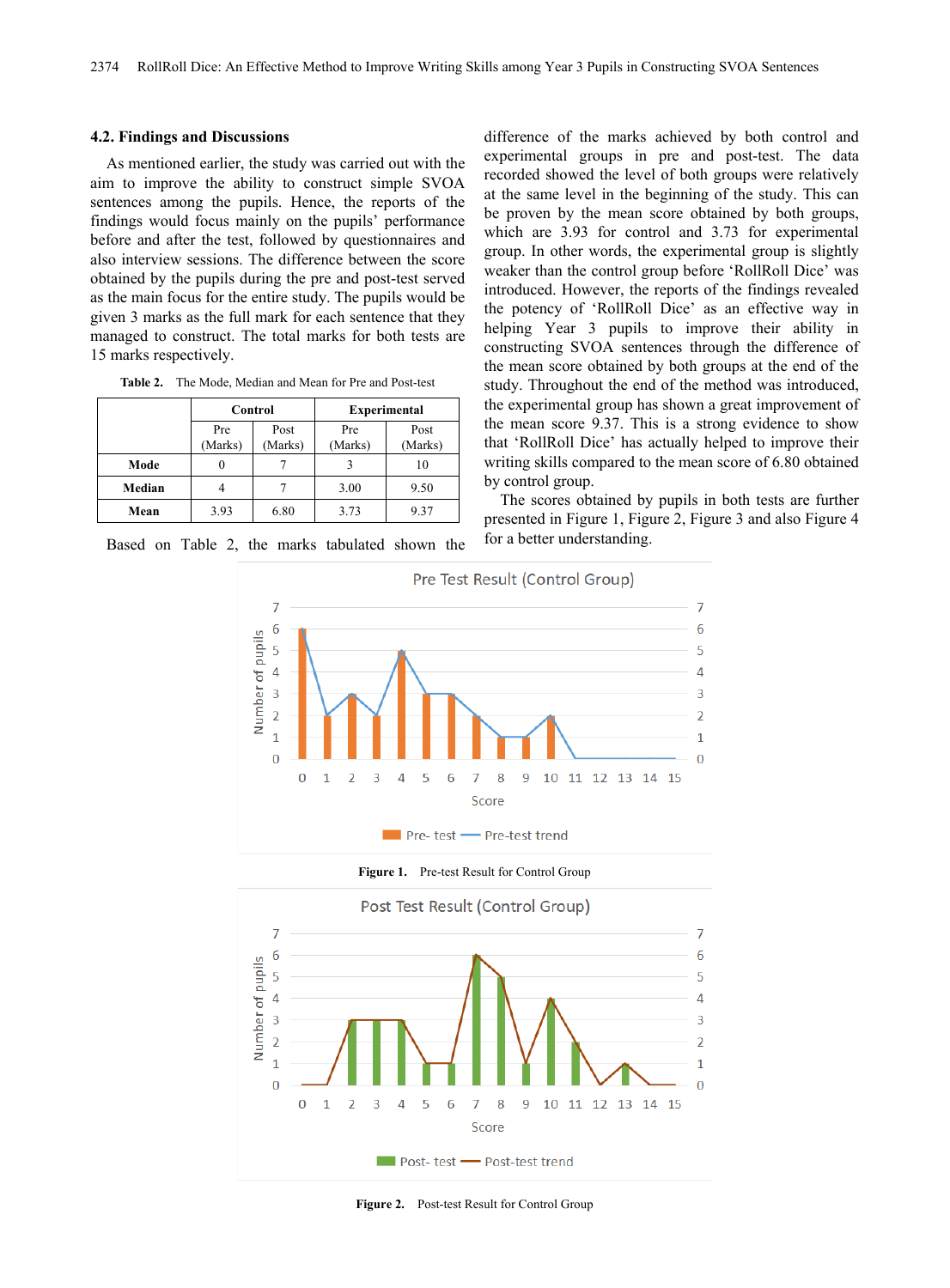

**Figure 3.** Pre-test Result for Experimental Group



**Figure 4.** Post-test Result for Experimental Group

## **4.3. Discussions on the Findings**

4.3.1. The Use of 'RollRoll Dice' in Helping Pupils' to Improve the Ability on Constructing SVOA Sentences

#### 4.3.1.1. Pre and Post-test

Based on the result tabulated in Table 2, there was improvement recorded in the pre-test and post-test score for pupils in experimental group. Through the implementation of 'RollRoll Dice' method, the pupils have proven their ability to construct SVOA sentences in post-test result. This can be proven by the increase of mean score of pre-test and post-test from 3.73 marks to 9.37 marks out of total of 15 marks. This means that all the pupils were able to construct at least 3 SVOA sentences correctly towards the end of the study. Based on the post-test result, more than half of the pupils were able

to score 9.5 marks. In other words, there were 15 pupils who managed to score 10 or more than 10 marks out of 15 marks. The result indicates huge improvement compared to median score of 3 marks. There was also a total of 8 pupils obtained a majority of 3 marks during pre-test before implementation of 'RollRoll Dice' method.

It was found that before the method was introduced, most of the pupils only managed to construct a simple sentence consisting of SV or SVO only. Grammatical errors and mistakes in punctuation were still common issues during the pre-test. The pupils were able to construct at least two sentences fulfilling the criteria of SVOA sentence pattern after 'RollRoll Dice' was introduced. The highest difference of the score for post-test was 12 marks. In this case, minor mistakes and spelling errors were not included in the criteria of deducting the marks since the focus of the study was only to gradually improve and develop pupils' writing skills.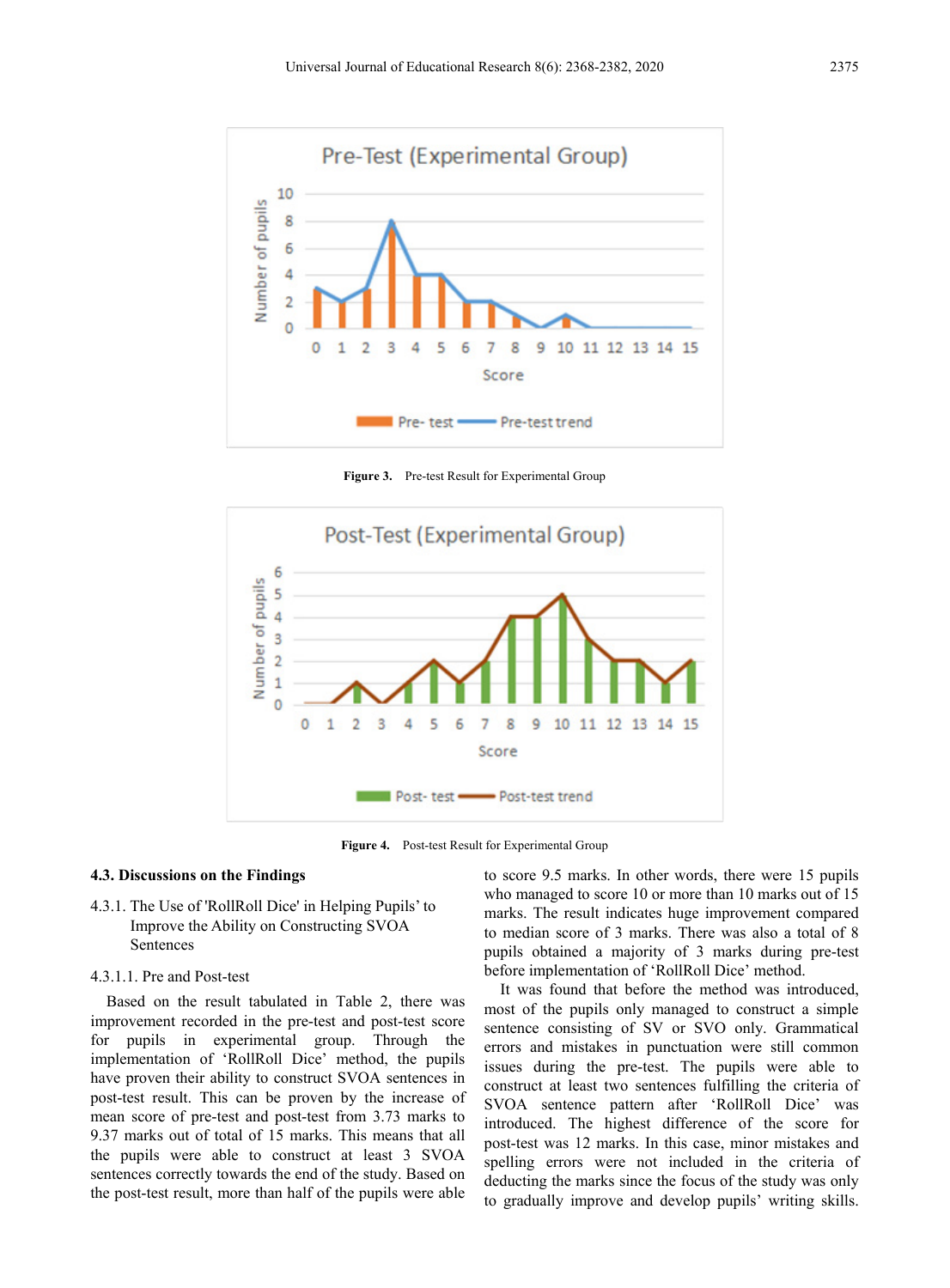Although previously they were unable to write a complete sentence, all of the pupils managed to write at least two sentences correctly after the treatment. Since they were only from primary Year 3, their exposure towards vocabularies was still limited. Hence, they tend to spell some 'Objects' wrongly, but this did not affect the meaning of the whole sentence. Hence, marks were still given as long as the sentences made sense and followed the sentence pattern of SVOA. Based on the result tabulated, it was concluded that the use of 'RollRoll Dice' was able to improve pupils' ability in constructing sentences in the form of SVOA. This can be also proven by the result obtained by the pupils of experimental group.

## 4.3.1.2. Questionnaire

The researcher further distributed a questionnaire to the experimental group to understand and assess the underlying factors which lead to the improvement in term of constructing SVOA sentences. The questionnaire was divided into five major categories, which included perception, understanding, fun learning, applications and innovation aspect and they were arranged randomly in the

questionnaires. The result was tabulated in bar charts and tables for better understanding of the underlying factors contributing to the improvement in constructing SVOA sentences.

Based on Table 3, most of the pupils agreed that 'RollRoll Dice' has helped them to improve their understanding towards writing especially in sentence pattern and structure which led them to the confidence in writing sentences. This can be proven when a total of 86% of them agreed that 'RollRoll Dice' method has helped them in constructing basic sentences. Besides, 27 pupils agreed that they can write longer sentences after using 'RollRoll Dice'. The improvement in pupils' ability to construct basic sentences and write longer sentences was mainly contributed by the enhancement of their understanding towards basic sentence structure. Figure 5 also further reveals that 29 out of total of 30 pupils agreed that 'RollRoll Dice' method was effective in improving their understanding towards application of SVOA in constructing sentences.

|  | <b>Table 3.</b> Questionnaire items under the Category 'Understanding' |  |  |
|--|------------------------------------------------------------------------|--|--|
|--|------------------------------------------------------------------------|--|--|

| Items/<br><b>Numbers of responses</b> | 'RollRoll Dice' method helps me<br>in constructing basic sentences.<br>(UND 1) | I can write longer sentences<br>after knowing 'RollRoll<br>Dice'. $(UND 2)$ | I can understand the sentence<br>structure using 'RollRoll Dice'<br>method. (UND 3) |
|---------------------------------------|--------------------------------------------------------------------------------|-----------------------------------------------------------------------------|-------------------------------------------------------------------------------------|
| <b>Strongly Disagree</b>              |                                                                                |                                                                             |                                                                                     |
| Disagree                              |                                                                                |                                                                             |                                                                                     |
| Agree                                 | 12                                                                             | 18                                                                          | 16                                                                                  |
| <b>Strongly Agree</b>                 | 14                                                                             |                                                                             |                                                                                     |
| <b>Mean Score</b>                     | 3.33                                                                           | 3.13                                                                        | 3.40                                                                                |





|  |  | <b>Table 4.</b> Questionnaire Items under the Category 'Application' |  |
|--|--|----------------------------------------------------------------------|--|
|--|--|----------------------------------------------------------------------|--|

| <b>Items / Numbers of responses</b> | I will apply this method in the future. | I can construct simple sentences by myself now. |
|-------------------------------------|-----------------------------------------|-------------------------------------------------|
| <b>Strongly Disagree</b>            |                                         |                                                 |
| Disagree                            |                                         |                                                 |
| Agree                               |                                         | 14                                              |
| Strongly Agree                      | 10                                      |                                                 |
| <b>Mean Score</b>                   | 3.10                                    | 3.07                                            |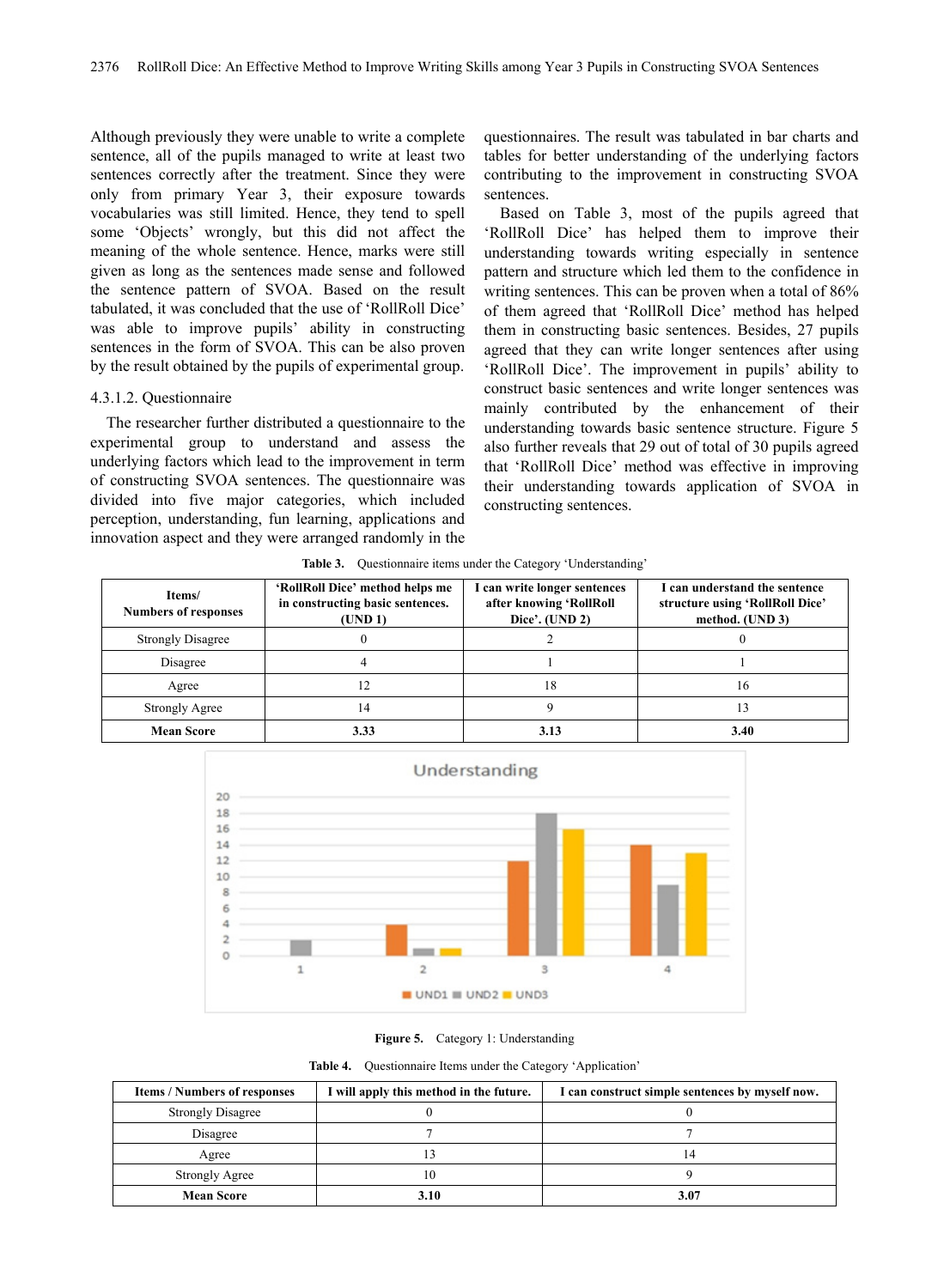

**Figure 6.** Category 2: Application

Next, some of the items were further categorised under the theme of 'Application'. Application of the sentence pattern is vital in this study for the pupils in order to write sentences. Ability to apply skills and knowledge learned to create own sentences is the enhanced level after understanding had been built among pupils of experimental group. For instance, the target language was introduced by using dices of different colours to distinguish between Subject, Verb, Object and Adverb for the pupils.

Based on Table 4, a total of 76% of the pupils agreed that they will apply this method in the future whenever it comes to constructing sentences. Despite some of them think that making the dices was quite time consuming for them, it helped them to understand better and they can write faster by referring to the concept introduced by 'Roll Roll Dice'. Besides, Figure 6 also further shows that a total of 23 pupils also agreed that they can construct or write simple sentences on their own after the study was carried out. It shows that they were able to apply the knowledge learned in their daily task. As most of the pupils agreed that they can apply the formula in writing, it was proven that 'Roll Roll Dice' is able to improve the pupils' ability in writing, especially among the Year 3 pupils in Chinese primary school.

# 4.3.2. 'RollRoll Dice' as an Effective Method in Helping Pupils to Construct Simple SVOA Sentence

#### 4.3.2.1. Pre and Post-test

On the other hand, the pre-test result of control group was recorded at an average score of 3.93. It was then increased to a mean score of 6.8 in the post-test. As the 'RollRoll Dice' method was not implemented on the control group, it was believed that the improvement was mainly contributed by typical classroom teaching method such as drilling or direct translation method. The mode recorded in post-test result of control group was 7, slightly lower that the mode score 8 of the experimental group. Although the mode score for control group showed an increment compared to pre-test result, the lower mean score of 6.83 showed that the range of improvement

among pupils in control group was relatively inconsistent and volatile.

In this study, the word 'improving' refers to the progress and improvement of the score pupils obtained from pre to post-test. Based on the data collected, the mean score of the experimental groups has been increased by 5.5 marks, whereas the mean score of the control group only increased by 2.7 marks. In other words, 'RollRoll Dice' has more potential to improve the pupils ability in constructing SVOA sentences compared to other methods.

Moreover, it was discovered that most of the answers written by the control group were only simple sentences which consists of mainly Subject, Verb and Object only. Hence, this further supported the fact that 'RollRoll Dice' helps pupils in writing longer sentences. Since the pupils were given three marks each time they managed to write a sentence, a mean score of 9.37 indicates that the experimental group was able to write at least 3 sentences with a complete SVOA sentence patterns compared to the control group which obtained a mean score of 6.80 after the study. It was found that the marks of the mean score were not solely because the pupils were able to construct SVOA sentences. On the contrary, most of them were able to construct 3 sentences with SVO only. It is proven that the experimental group has shown an improvement in constructing SVOA sentences after the 'RollRoll Dice' was introduced, given that 'RollRoll Dice' method was consistently applied in teaching writing.

Based on the score obtained by the pupils in the post-test, the pupils from experimental group have shown great improvements in constructing SVOA sentences. This can be proven through the difference of the mean score of the pupils from both groups. As we can see, the mean score of pre-test for control group and experimental group are 3.93 and 3.73 respectively. It was found that the ability of sentence construction for both groups were almost at the same level before the method was implemented. Hence, once again it can be concluded that 'RollRoll Dice' serves as one of the effective tools in improving pupils' writing skills, especially in constructing SVOA sentences which further answered the research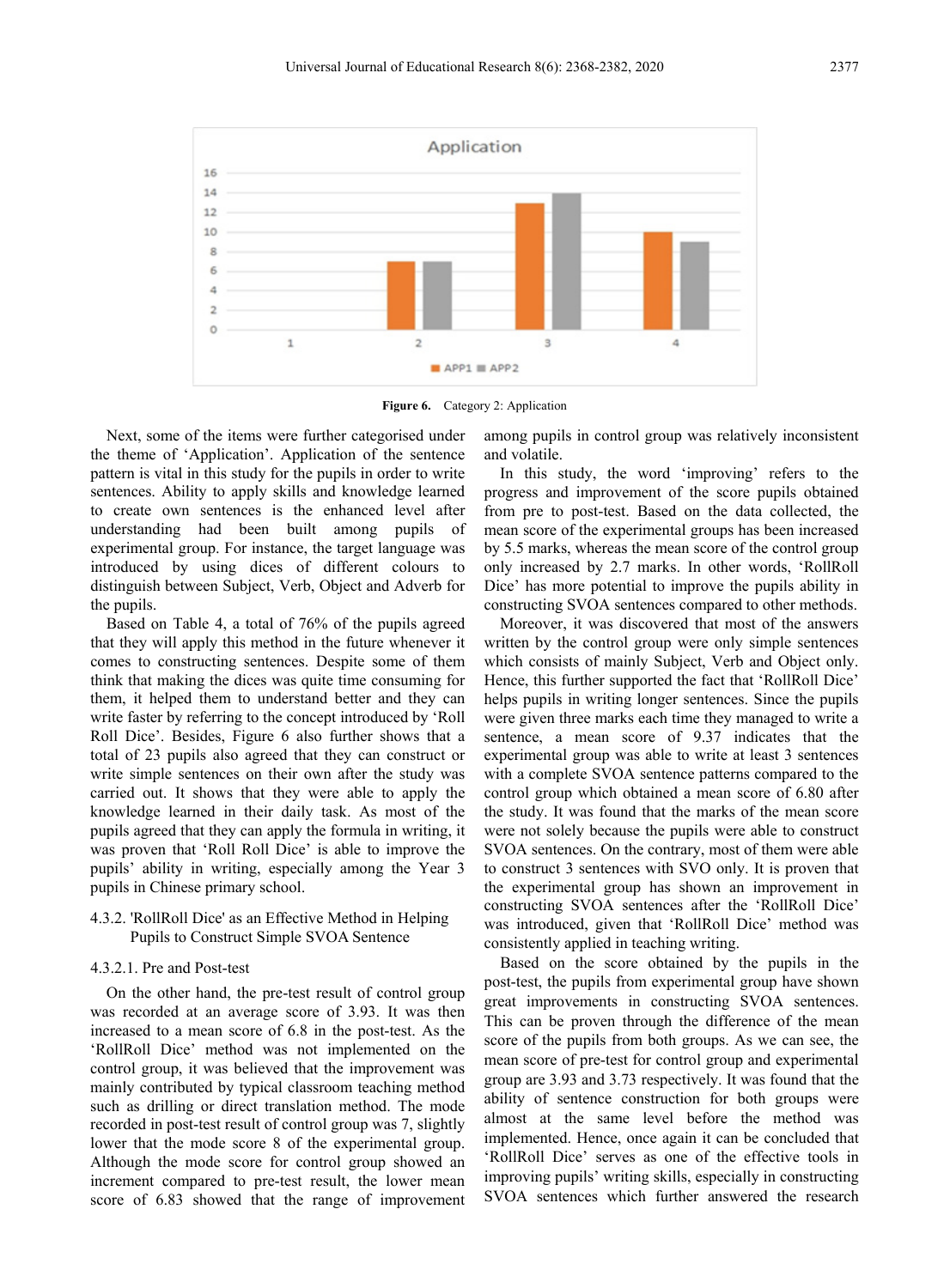questions.

## 4.3.2.2. Questionnaire

In order to determine the effectiveness of 'RollRoll Dice' method towards improving their ability to construct SVOA sentences, the pupils of experimental group were assessed under perception, fun learning and innovation aspects which covered 6 out of 11 questions of the questionnaire. The result was tabulated in the following tables and graphs respectively.

Table 5 and Figure 7 show that the pupils from experimental groups have positive perception towards the 'RollRoll Dice' method. Based on the data collected from

the questionnaire, there were only 3 pupils who did not like the 'RollRoll Dice' method while the remaining 27 pupils liked the method and found it interesting to apply in learning. 93% of the pupils agreed that writing was difficult and boring before 'RollRoll Dice' method was introduced to them. Obviously, they discovered that learning process could be more fun and interesting with implementation of this method. Hence, positive perception and impression towards the method would be one of the vital factors which led to effective learning process in constructing SVOA sentences among the experimental group.

**Table 5.** Questionnaire items under the Category 'Perception'

| <b>Items/Numbers of responses</b> | I like the 'RollRoll Dice' method. | Writing is difficult and boring before<br>'RollRoll Dice' is introduced. |
|-----------------------------------|------------------------------------|--------------------------------------------------------------------------|
| <b>Strongly Disagree</b>          |                                    |                                                                          |
| Disagree                          |                                    |                                                                          |
| Agree                             | 16                                 | 3                                                                        |
| Strongly Agree                    | 11                                 | 5                                                                        |
| <b>Mean Score</b>                 | 3.27                               | 3.43                                                                     |



**Figure 7.** Category 3: Perception

**Table 6.** Items under the Category 'Fun Learning'

| <b>Items / Numbers of responses</b> | I feel writing and homework are easier and enjoyable<br>through 'RollRoll Dice' method. | I will introduce this method to my<br>friends. |
|-------------------------------------|-----------------------------------------------------------------------------------------|------------------------------------------------|
| <b>Strongly Disagree</b>            |                                                                                         |                                                |
| Disagree                            |                                                                                         |                                                |
| Agree                               |                                                                                         | 14                                             |
| Strongly Agree                      | 4،                                                                                      |                                                |
| <b>Mean Score</b>                   | 3.43                                                                                    | 3.27                                           |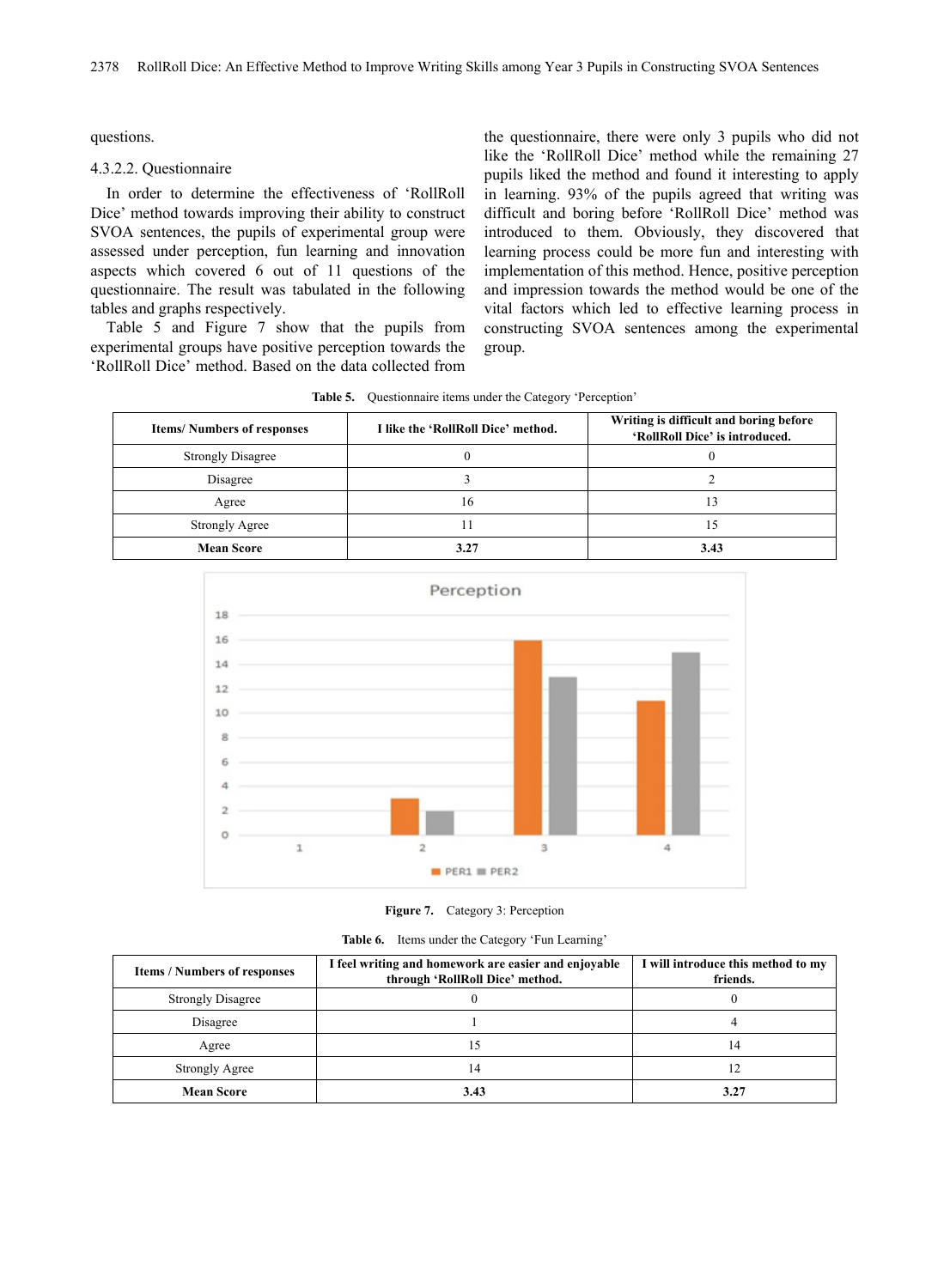

**Figure 8.** Category 4: Fun Learning

Table 6 and Figure 8 provide a clearer picture for the researcher on how the experimental group feels about the 'RollRoll Dice' method. Based on Table 6, 29 out of 30 pupils in experimental group enjoyed using 'RollRoll Dice' method in completing 'writing-related' homework. Given a 3-months implementation period, the pupils of experimental group were able to learn and apply 'RollRoll Dice' method in their daily homework and assignments given by teachers.

Besides, the effectiveness of the'RollRoll Dice' method towards improving pupils' ability to construct SVOA sentences can be proven by the desire and eagerness of the pupils to introduce the method to their peers and friends from the other classes. Due to a positive experience throughout the exposure to the method, 86% of pupils in experimental group agreed that they would share their experience and recommend this particular method to their friends who encounter writing difficulties. This indirectly showed that the method was effective because it was able to increase the interest among the pupils by adding fun and interactive elements in the learning process.

| <b>Items/Numbers of responses</b> | I hope the other language subjects can<br>apply the 'RollRoll Dice' method too! | I think 'RollRoll Dice' can be used in<br>learning other language skills. |
|-----------------------------------|---------------------------------------------------------------------------------|---------------------------------------------------------------------------|
| <b>Strongly Disagree</b>          |                                                                                 |                                                                           |
| Disagree                          |                                                                                 | 15                                                                        |
| Agree                             | 10                                                                              |                                                                           |
| <b>Strongly Agree</b>             |                                                                                 |                                                                           |
| <b>Mean Score</b>                 |                                                                                 | 1.63                                                                      |

Table 7. Ouestionnaire items under the Category 'Innovation'



**Figure 9.** Category 5: Innovation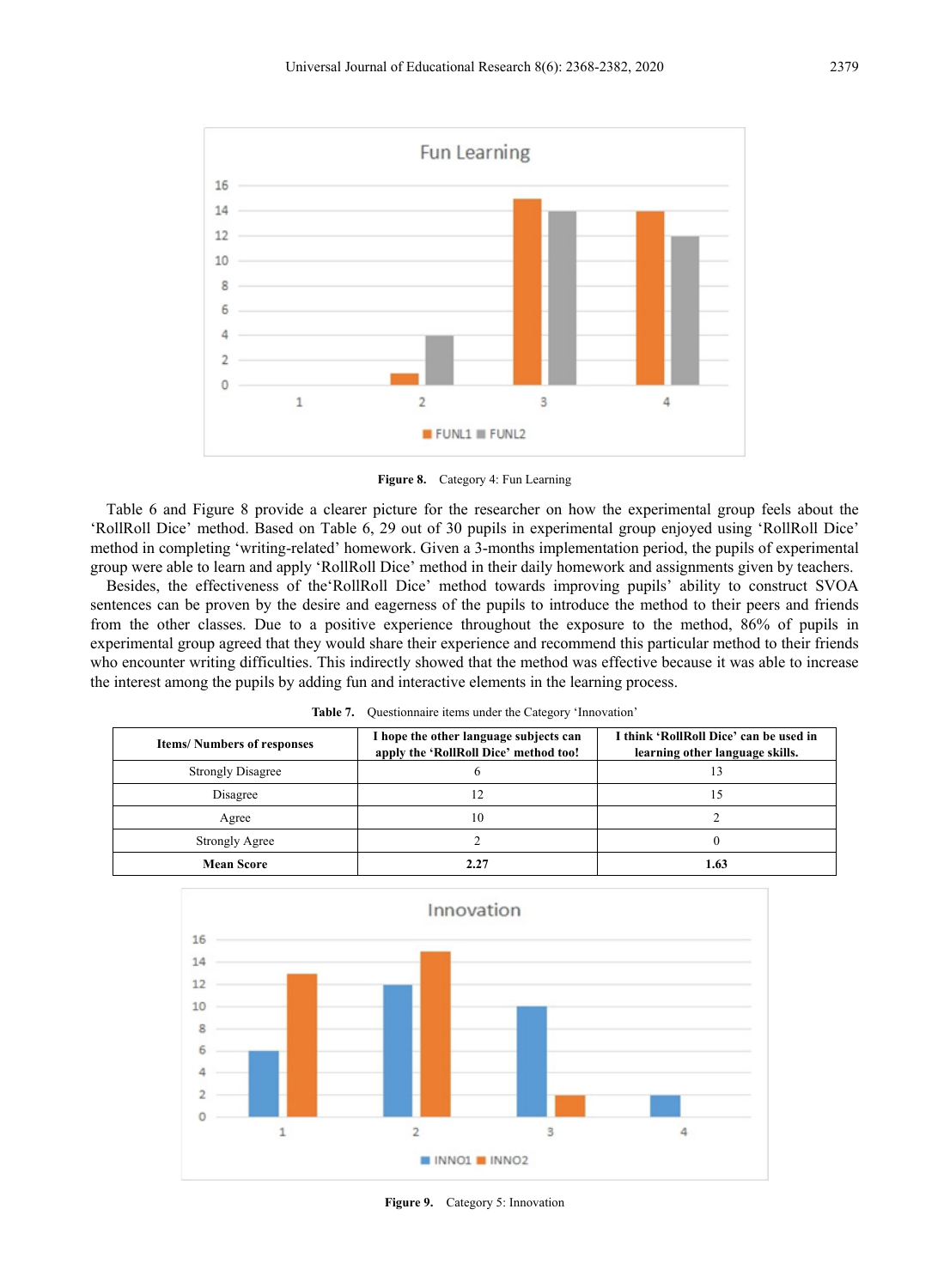The items under the category 'innovation' were the only least favourable result towards improving pupils' ability to construct SVOA sentences. This can be proven through the trend in Figure 9 when more than half of the pupils disagreed that the method can be applied to other subjects and learning other language skills. Based on Table 7, the researcher found that only 12 out of 30 pupils in the experimental group disagreed that 'RollRoll Dice' method can be applied in other languages. This showed that 'RollRoll Dice' lacked of innovative potential to be applied similarly in other languages such as the National Language (Bahasa Malaysia) and Mandarin which are also taught in the Chinese primary schools. In another words, 'RollRoll Dice' method has a lower potential to be applied in other subjects in order to cater for the needs of language learning difficulties. Moreover, the pupils also found it difficult to apply the method in other language skills such as listening, speaking and reading as the method was mainly specifically designed for improving writing skills among the pupils of experimental group.

#### 4.3.2.3. Interview

Last but not least, two interview sessions were also carried out after the study. The interview sessions were conducted among the control group only. Each interview session involved five pupils who had experienced the 'RollRoll Dice' method. In order to further reveal the answer of the research question, a simple yet precise response obtained throughout the interview session was transcribed and coded into several categories by the researcher as below:

**Table 8.** Transcription based on Interview Session and the Theme

| Keywords                                                                                                                                                                       | Theme           |
|--------------------------------------------------------------------------------------------------------------------------------------------------------------------------------|-----------------|
| - I feel <i>excited</i> when teacher used the dice<br>to teach.                                                                                                                | Motivation      |
| - 'RollRoll Dice' is very fun<br>and<br><i>interesting!</i> I like it!<br>- 'RollRoll Dice' method helps me to write<br>better. I feel writing is <i>fun</i> now!'             | Interesting     |
| - I like to roll the dice and write. I can roll<br><i>many times</i> until I get the correct answer.                                                                           | Practice        |
| - I prefer to make my own dice with my<br>own words in it. And i will roll until I get<br><i>the answer</i> based on the pictures. It is fun!                                  | Drilling        |
| - The different colour dice make us<br><i>understand</i> sentences better.<br>- It made us <i>understand</i> what are Subject,<br>Verb and Object. And now, we know<br>Adverb. | Familiarisation |

Table 8 shows some of the keywords extracted from the interview sessions. A few questions were prepared and asked by the researcher in order to prompt the pupils to share their views and opinions on 'RollRoll Dice' in depth. For instance, 8 out of 10 pupils were able to mention the name of the method when they were asked by the researcher. Besides, 7 out of 10 pupils also mentioned the keyword 'fun' and 'interesting' when they were asked

how they felt about the method. For pupils who were not able to express themselves well, they also tried to utter some words to express that they felt 'RollRoll Dice' method was not boring and it has helped them to write more effectively. Most of the pupils also further agreed that the fun and creative criteria included in the method managed to engage them in learning writing compared to the traditional method.

Next, the researcher further seeks for the answers on how 'RollRoll Dice' helps the learners in learning writing. 4 out of 10 pupils explained that the drilling method helped them to understand sentence structure better. Moreover, 2 out of them also mentioned about how the element of familiarisation in sentence structure has helped to improve their writing skill. This can be proven through the keyword 'understand' uttered by the pupils. As a result, they are able to write longer and complete sentences now. In other words, there has been improvement in their writing skills after the method was introduced. This further supports that 'RollRoll Dice' served as an effective method in helping pupils to construct simple SVOA sentence.

The pupils described that their teachers prefer traditional modelling method especially when it comes to writing lesson. However, there were times where the pupils with lower proficiency level could not follow the lesson since their vocabulary is limited. They further claimed that 'RollRoll Dice' was not only a simple teaching aid but it was also fun and effective and they can clearly understand the structure of a sentence now since the dice served as bricks and blocks for them to 'build' a sentence. Most importantly, they were able to apply their knowledge through the drilling practices given throughout the study. They were even able to make their own dice and roll the desired answer. This has further proven the research questions that 'RollRoll Dice' can improve the pupils' ability in constructing SVOA sentences.

# **5. Conclusions**

#### **5.1. Factors Affecting Pupils' Writing Skills**

After evaluating the pre-test of both groups, it was observed that pupils refused to write whenever it comes to writing task. The pupils' level proficiency in English language was actually very weak and limited in writing. Hence, a teacher's responsibility is to provide opportunities and encouragement for students to attempt to write and simultaneously promote pupils' success in writing. The outcome of the pre-test for both groups has shown that pupils were confronted with difficulties in writing. This is a common phenomenon among the lower primary pupils.

Writing is rather challenging because it is linked to other language skills [23]. Besides, it also involves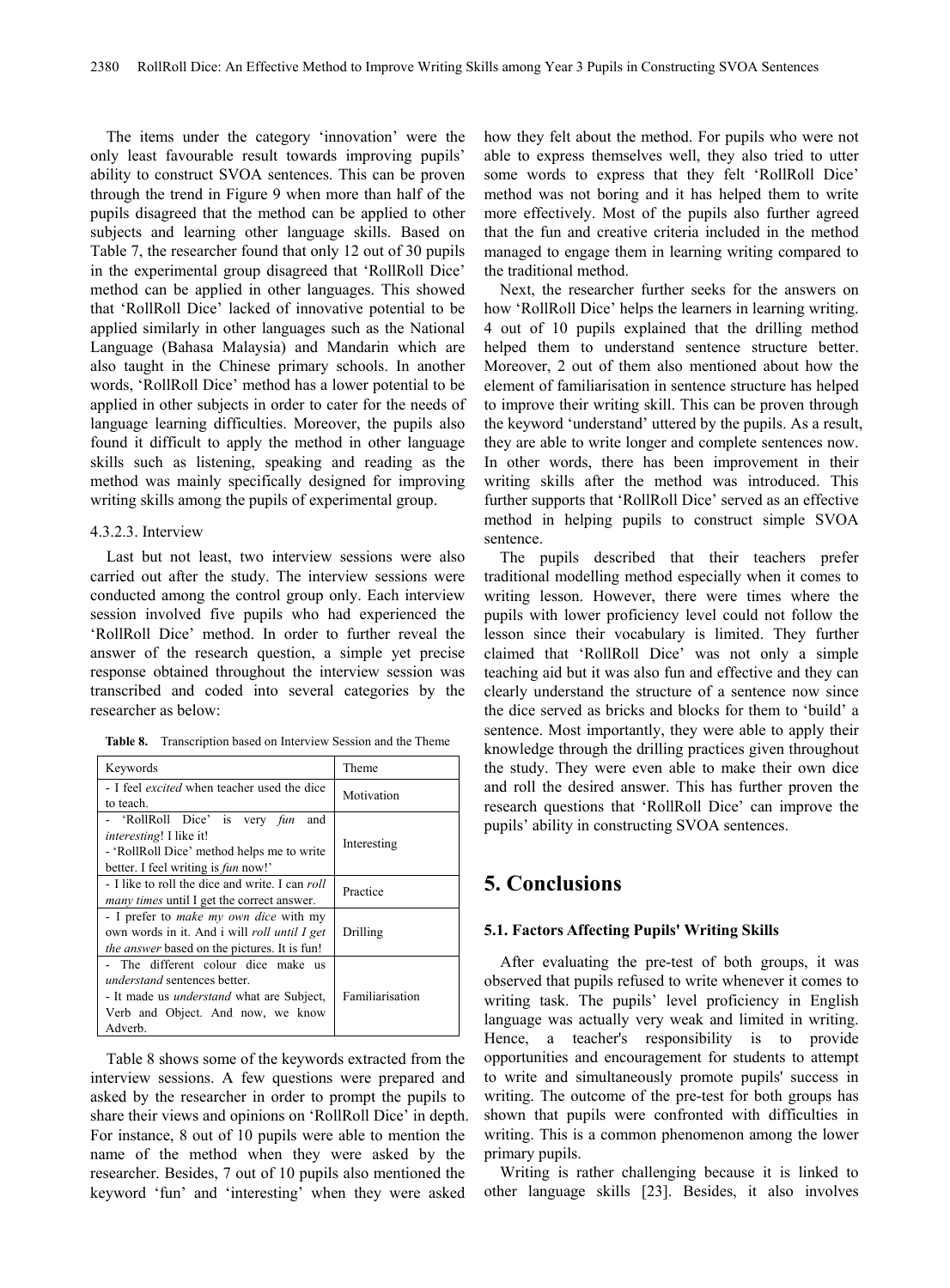comprehensive knowledge of grammar, appropriate word choice, writing mechanics, organizational technique and styles of writing. During the pre-test, most of them managed to construct only one simple sentence which consists of Subject, Verb and Object. Grammatical errors were clearly found in the sentences. However, this should not happen as they are going to be exposed to essay writing when they enter upper primary level later. They should be able to construct longer sentences, draft or plan an wider range of simple sentences. In other words, there was a need to help them to improve their writing skills.

## **5.2. The Use of 'RollRoll Dice' as an Effective Tool**

There were several criterias needed to be fulfilled in order to produce effective teaching aids. Effective teaching aids should be captivating in terms of the appearance. They should also be durable and user friendly [24]. However, the aspect of low cost has been taken into consideration by the researcher prior to making the teaching aids. This is further supported by Reference [25] who suggested that low cost teaching aids are made of simple materials with the least spending which involves both teachers and the learners in making it. He also further opined that low cost teaching aids often requires the learners and teachers to create their own desired learning materials. This constantly inculcates their pride and pleasure in utilising the teaching aids to the fullest. In accordance to this, 'RollRoll Dice' was invented to fit the learning needs of the learners in 21st century learning.

Based on the responses collected from the questionnaires, most of the pupils approved that 'RollRoll Dice' is an effective tool in improving their writing skill, which can be explained through several aspects. Through the responses obtained from the questionnaire, the researcher discovered that most pupils had a perception that writing was difficult and boring before 'RollRoll Dice' was implemented. Moreover, many pupils agreed that they like the method very much. Interview sessions were carried out to discover the perception of the pupils in depth. The pupils told that they felt writing were difficult because they have no idea on what and how to write. Besides, their vocabularies were also limited and they could not spell some difficult words which demotivated them to write sentences. In addition, teaching aids were not fully exploited especially during writing lessons. Nevertheless, they felt writing is more fun and easier after they used 'Roll Roll Dice' because they are able to picture and imagine what a sentence should be like.

Besides, 'Roll Roll Dice' also included the aspects of fun learning. It was observed that pupils lose their interest when it comes to writing. This was mainly due to the monotonous teaching approach in some of the language classrooms. There is a need to master writing skills even in the native language and this is what makes writing a difficult and boring task since the learners would not be able to get direct feedback from the teacher [26]. Most of

the pupils from lower primary also have a shorter attention span. For instance, 'Roll Roll Dice' is a realia which the pupils are able to touch, feel and explore by themselves. The components in the sentences (SVOA) are also made with dices of different colours, such as red for subject, orange for verb, blue for object and green for the adverb. This helps the pupils to understand the sentence structure better than the traditional substitution table. Hence, fun and meaningful games serve as the best method to instil the interest in writing among the pupils.

#### **5.3. Implications**

There are a number of skills to be mastered by the Malaysian Primary School pupils before completing their six years' primary education, namely listening and speaking, reading, writing and not to mention language arts. However, writing seems to be the most crucial and challenging skills for them, especially among the Year 3 pupils. This can be proven by the pupils' performance in Task-Based Assessment carried out by the teachers in the class. Apparently, writing seems to be boring and monotonous for the lower primary pupils as most of them have not really mastered the skill before. Besides, another factor that hinders them from writing well would be the limited vocabularies. Therefore, there is a need to move away from the traditional 'Chalk and Talk' method of teaching writing in the typical ESL classroom. Taking into account the writing complications and incompetency confronted by the learners nowadays, the study was designed to help the pupils in solving the problem.

Based on the findings and discussion that had been explained in the previous chapter, it can be concluded that 'RollRoll Dice' served as one of the effective ways in improving the writing skills among Year 3 pupils especially in constructing SVOA sentences. The effectiveness of the method was explained through several themes, namely perception, understanding, application, fun learning and innovation. On the other hand, the dice was also considered as the 'realia' as the pupils can feel and touch them with their hands. Pupils were also trained to be creative as they were required to create their own dice during some of the sessions, hence it makes the teaching and learning more interactive and communicative.

In a nutshell, the study is believed to bring useful insights to the practitioners especially the teachers since the method can be served as one of the alternatives in teaching writing among the lower primary pupils. It also eases the teacher's job as the teacher only needs to provide the layout of the dice and make the pupils work for it. Hence, the pupils are trained to be responsible and committed towards their own learning. The materials used for this study were just thick coloured paper which was quite fragile for Year 3 pupils. The recommendation for further studies is that it would be better if the materials of the dice can be replaced with more durable materials.